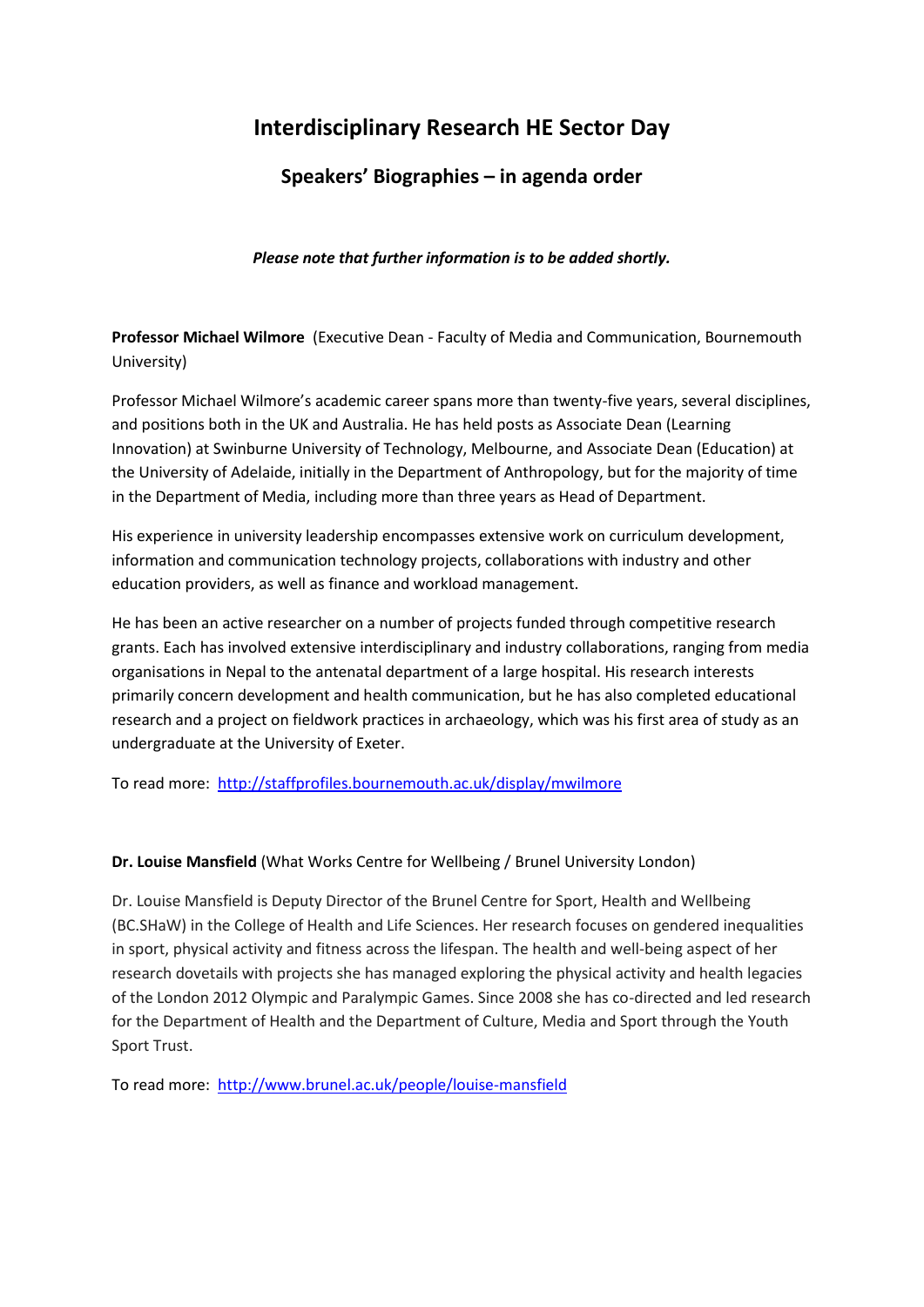**Charlotte Lester** (Higher Education Advisor: Research Policy, Higher Education Funding Council for England)

Charlotte Lester is a Policy Advisor at the Higher Education Funding Council for England where she manages interdisciplinary research and public engagement with research policy. Prior to this Charlotte worked in higher education research management working for Sheffield Hallam University and the University of Sheffield. Across her career, Charlotte has worked on a variety of projects including interdisciplinary research initiatives, the creation of a new research institute, the National Student Survey and digital projects. Earlier in her career she trained in Archaeology and Conservation at Cardiff University and worked for the British Museum's Africa Programme.

# **Dan Licari** (Innovate UK / KTN Creative, Digital & Design)

TBC

**Ben Sharman** (UK National Contact Point - Inclusive, innovative and reflective societies)

Ben Sharman is the UK National Contact Point (NCP) for Horizon 2020's Societal Challenge Six: Europe in a Changing World, which aims to foster a greater understanding of Europe, by providing solutions to support inclusive, innovative and reflective European societies in the context of unprecedented transformations and growing global interdependencies; and the NCP for Embedding Social Science and Humanities across Horizon 2020, a role exclusive to the UK which seeks to support Horizon 2020's aim of fully integrating SSH in each of the framework's pillars and specific objectives. Ben works for the UK Economic and Social Research Council, and has previously worked on ESRC's India portfolio, notably as Assistant Coordinator of the EU-India Platform for Social Science and Humanities Research (EqUIP).

# **Professor Alan Lester and Debbie Foy-Everett** (Sussex)

Alan Lester:

Alan Lester is Director of Interdisciplinary Research, Professor of Historical Geography, and Co-Director of the Colonial and Postcolonial Studies Network.

To read more: [http://www.sussex.ac.uk/profiles/114412,](http://www.sussex.ac.uk/profiles/114412)

Debbie Foy-Everett works with Professor Lester as the Sussex Research Initiatives Manager (Research Development)

To read more:<http://www.sussex.ac.uk/profiles/28111>

Together, they administer Sussex Research, which promotes and facilitates research within and across traditional disciplines. It catalyses interdisciplinary research programmes by providing support for activities ranging from sandpits, through pump-priming activities and discrete pilot studies, to major investments in research capacity. It undertakes responsibility for approving, regulating and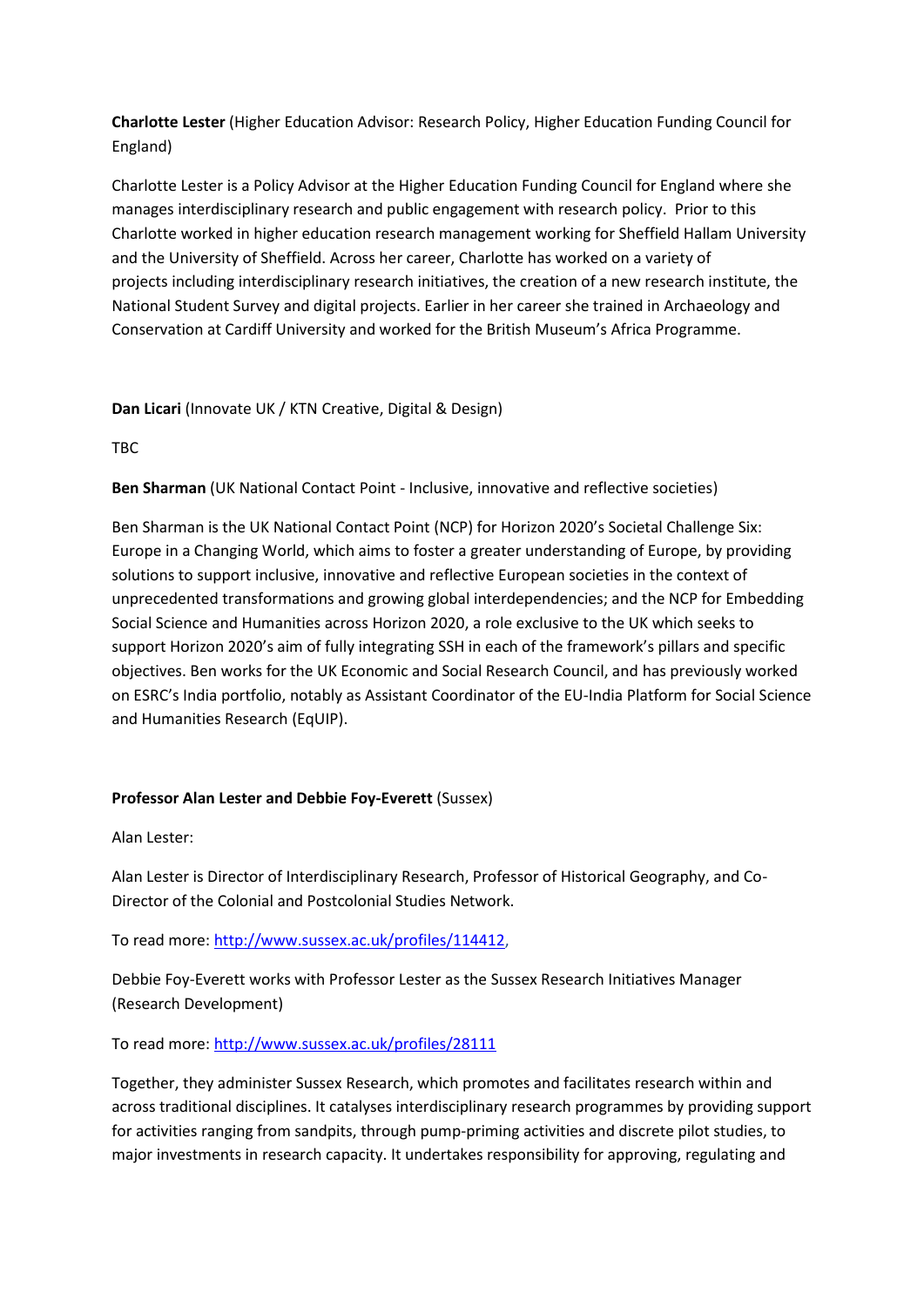supporting interdisciplinary research centres that combine strengths across departmental and school units.

To read more: <http://www.sussex.ac.uk/staff/research/sussexresearch>

## **Jordan Graham** (Research Professional)

Jordan Graham has been a Client Services Administrator at \*Research for nearly two years. Her role in the Client Services team is to ensure a smooth roll out of the \*Research Professional product and has successfully implemented the subscription across the globe.

Jordan completed her studies in Sociology at the University of Westminster before joining \*Research. Currently, Jordan is responsible for the roll out of the \*Research Professional product including training, client queries and general support, while also raising the product profile on social media.

#### **Ehsan Masood** (Research Professional)

Educated in in applied physics at Portsmouth Polytechnic and Science Communication at Birkbeck, University of London, Ehsan Masood is Editor in Chief of \*Research Fortnight, the world-leading provider of research policy and practice news.

His previous roles have included Nature as both a writer and Chief Commissioning Editor, as well as Opinion Editor of the New Scientists and Communications Director for LEAD International. Ehsan has also written for Prospect Magazine, The Times, The Guardian and Le Monde, as well as advising the British Council on science and on cultural relations. He is chair of trustees of The Muslim Institute.

#### **Christopher Ferguson** (Piirus)

Christopher John Ferguson is a research professional, writer, musician and entrepreneur. He holds a PhD from the University of Edinburgh and has several years' experience in research administration.

In addition to holding a seat on the Board of Trustees at Queensferry Sports & Community Hub, he is a member of the Future Leaders Network at Entrepreneurial Scotland and correspondent for Piirus.ac.uk.

#### **Professor Adele Ladkin** (Bournemouth University)

Adele Ladkin is Professor of Tourism Employment in the School of Tourism, Bournemouth University, UK. Professor Ladkin's research interests and publications are in the areas of labour migration, tourism employment, and labour issues in the tourism, hospitality and conference industries. This includes the role of education in developing human capital for tourism workers and human resource issues. It has always been the `people' side of the tourism industry that interests her, in relation to education, employment, and employee well-being. Adele is currently working on a multidisciplinary research project 'Family Rituals 2.0' funded by the EPSRC, exploring the evolving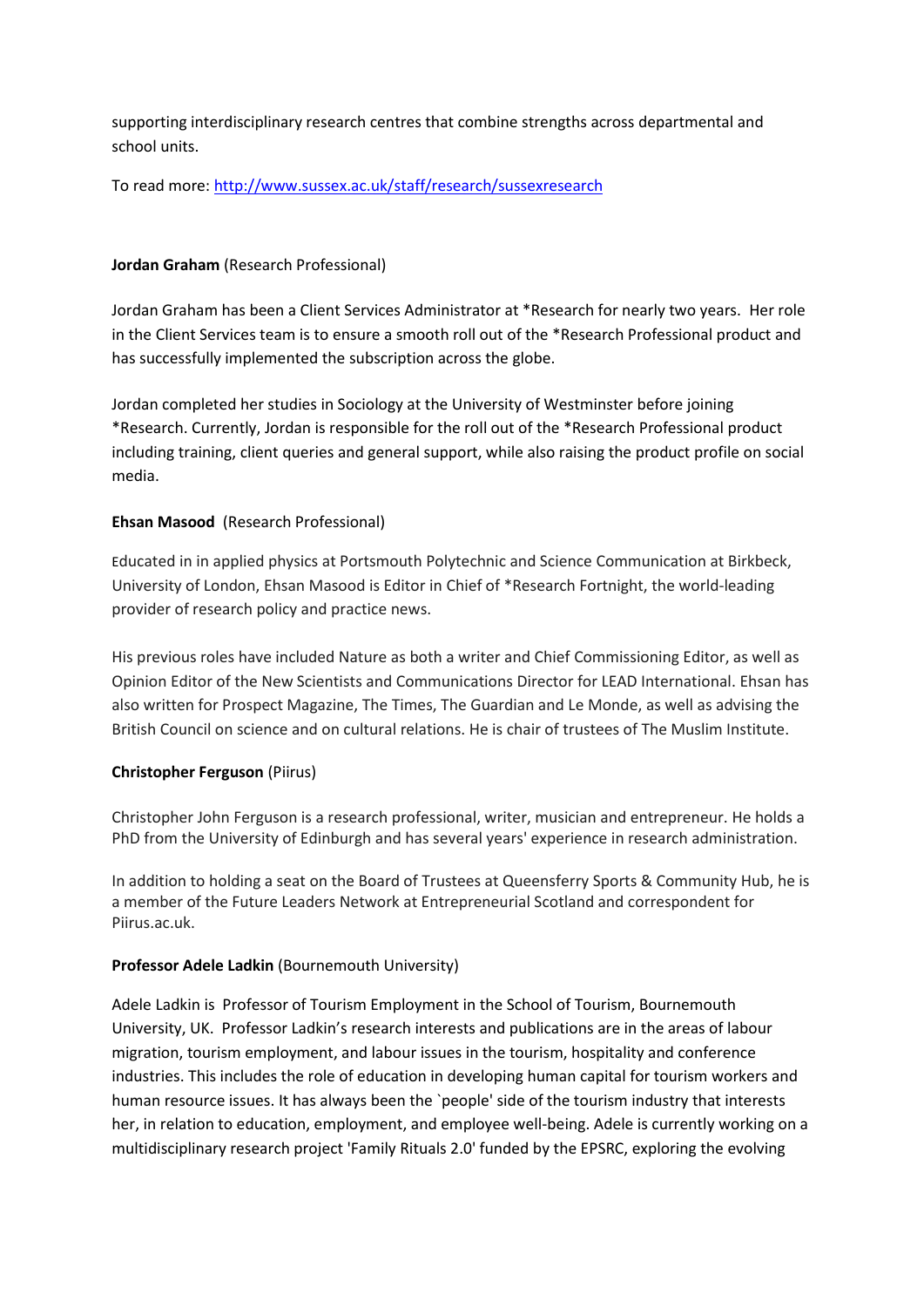nature of family rituals in the digital age and the use of technology to support the work-life balance of mobile workers.

# To read more:<http://staffprofiles.bournemouth.ac.uk/display/aladkin>

## **Dr. David Hutchinson** (Portsmouth) - *Interdisciplinary research: Adventures in Science*

Dr David Hutchinson recently began a new role as Innovation and Impact development manager for the Faculty of Technology at the University of Portsmouth. Until the end of May, he was manager of the University of Portsmouth Environment Network, having joined the University in 2010 to help establish this network. UPEN now represents the skills and expertise of over 250 academics from across the University that relate to Sustainability and Environment, and it's success has been recognised through the recent decision by the University to establish nationally and internationally recognised cross-discipline thematic areas that address key issues facing society, of which sustainability and environment is now one. He is also a regional ambassador for the National Coordinating Centre for Public Engagement and a founder board member of Future South, a collaboration of Business, Local Government and regional Universities, which works to deliver a low carbon Economy for our region.

David served as Environment and Health science coordinator from 2012 to 2016 for two RCUK research programmes: Environmental Exposure and Health Initiative (EEHI) and Environmental & Social Ecology of Human Infectious Diseases (ESEI). The combined funding for both programmes was ~£17M, originating from a range of funding partners from UK research councils and government departments. As Science Coordinator, he worked closely with the funded researchers, the funding agencies and end users to help achieve the programme vision of the establishment of truly interdisciplinary teams of researchers, conducting high quality state-of-the-art innovative research, feeding into policy and practice.

# **Dr. Justine McConnell** (TORCH, University of Oxford)

Justine McConnell is a Leverhulme Early Career Fellow at TORCH, and Bowra Junior Research Fellow in Humanities at Wadham. After degrees in both Classics and English, and a Mellon Postdoctoral Fellowship at Northwestern University, she came to Oxford initially as a Leverhulme Postdoctoral Research Associate at the Archive of Performances of Greek and Roman Drama (APGRD). Her research has focused on the reception of classical literature since the nineteenth century, and her current project explores contemporary African, Caribbean, and ancient Greek oral poetics, with a particular focus on the syncretization of myth and modes of storytelling in twentieth- and twentyfirst-century Caribbean literature.

To read more: <http://www.classics.ox.ac.uk/justinemcconnell.html>

#### **Professor John Vinney** (Vice-Chancellor, Bournemouth University)